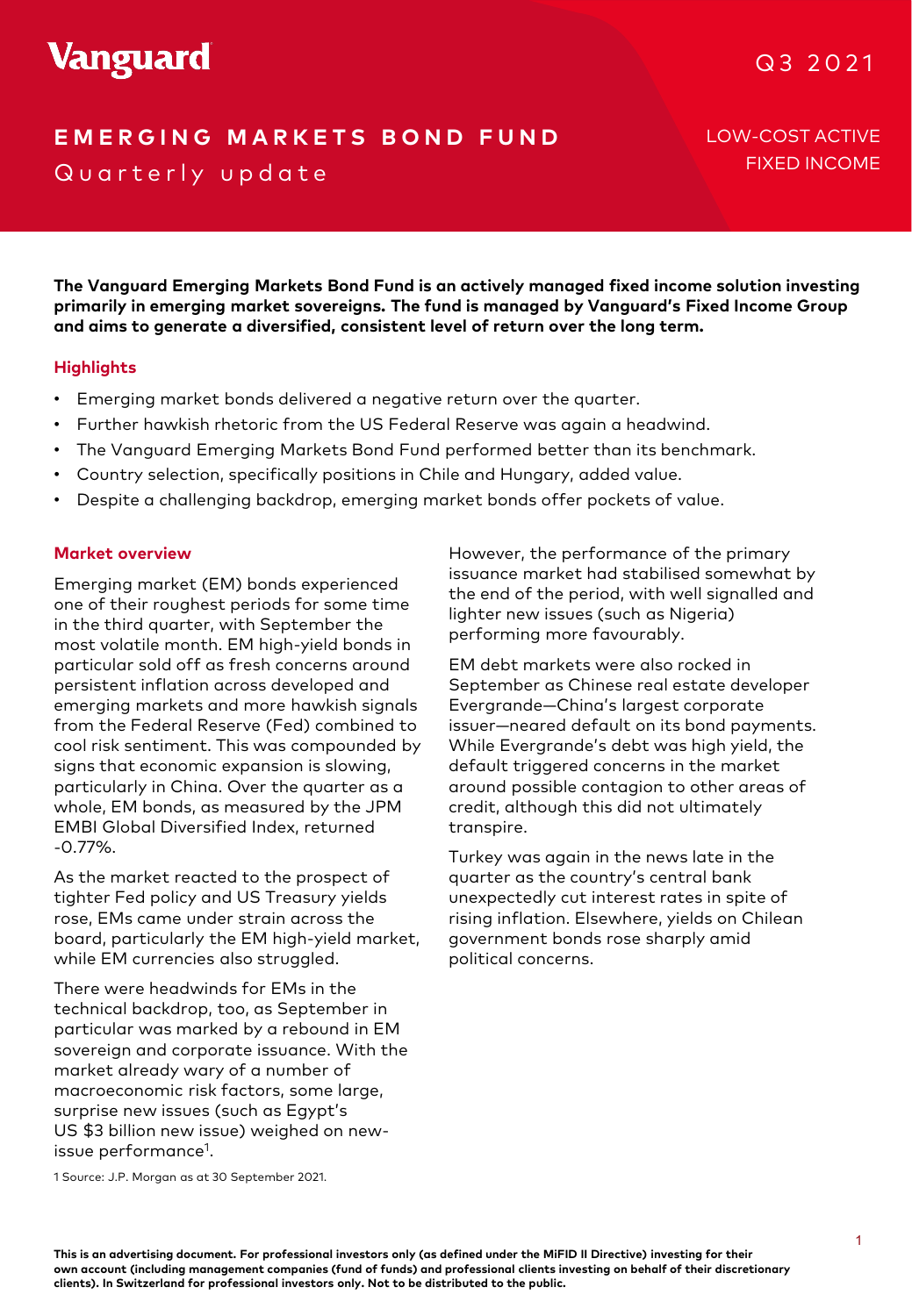

### **Strategy, performance and positioning**

The Vanguard Emerging Markets Bond Fund recorded a negative absolute return but outperformed its benchmark over the quarter, returning -0.71% compared with a return of -0.77% for its benchmark, the JPM EMBI Global Diversified Index2.

Factors contributing to performance this quarter included country selection. Specifically, the fund benefitted from positions in Chile and Hungary as well as in Egypt and Brazil. The largest contributor to performance was Chile, where our relativevalue positioning profited as Chilean government bonds sold off amid investor concerns around the political situation and high inflation.

The largest detractor from relative performance was the allocation to El Salvador. The fund's overweight in El Salvador was impacted as the country's government bonds sold off on concerns around political developments and the country's adoption of cryptocurrency bitcoin as legal tender. Our positions in Colombia, Zambia and Lebanon also detracted from performance.

In terms of the portfolio's positioning, in some respects, we are more constructive on the EM asset class than we have been for some time as segments of the market have repriced to much better valuations.

For example, we see select areas of value in parts of EM high yield. Looking ahead, however, market conditions warrant a cautious approach overall in the sector.

There are also risks from China, where a slower growth trajectory and the risks there of an energy crisis are key risk factors that we'll be watching given their close linkage to developing countries.

In terms of fundamentals, the quality of EM investment-grade debt has weakened in recent months (such as Chile, Peru and

Colombia), although this is now largely priced in, while some other investment-grade names remain solid, notably some issuers in the Gulf.

Over the coming months, many of the upcoming EM distressed-debt events, including those in Zambia and El Salvador, have already been baked into prices, although further ahead, parts of frontier markets are still vulnerable.

#### **Outlook**

The outlook for EM remains more uncertain than for developed markets, with further market weakness likely at least until there is a stabilisation in China's macroeconomic environment and an end to the broader global slowdown and inflation mix. Developed market central bank tapering is likely to cause disruption in EM bond markets, and we also expect the US dollar to remain strong, which is another headwind.

EMs are more vulnerable than most sectors to a tail risk of persistent and high US inflation and a subsequent Fed tightening that is earlier or larger than expected.

A key trend in EM in recent years has been of economic rebound on the heels of developed markets; given the ongoing issues around China, this looks set to be delayed.

That said, there are pockets of value in parts of high-yield EM credit, especially in longerdated bonds where steep yield curves offer attractive active opportunities. We also see value in certain EM credits in the energy sector.

We are closely monitoring EM fiscal funding needs, as we believe that countries that overshoot on this front could be unduly punished by the market. Once EM central banks have implemented more monetary tightening, this will likely create greater value in EM bonds; however, for the moment, the opportunities are rather idiosyncratic.

2 Source: Vanguard and J.P. Morgan as at 30 September 2021.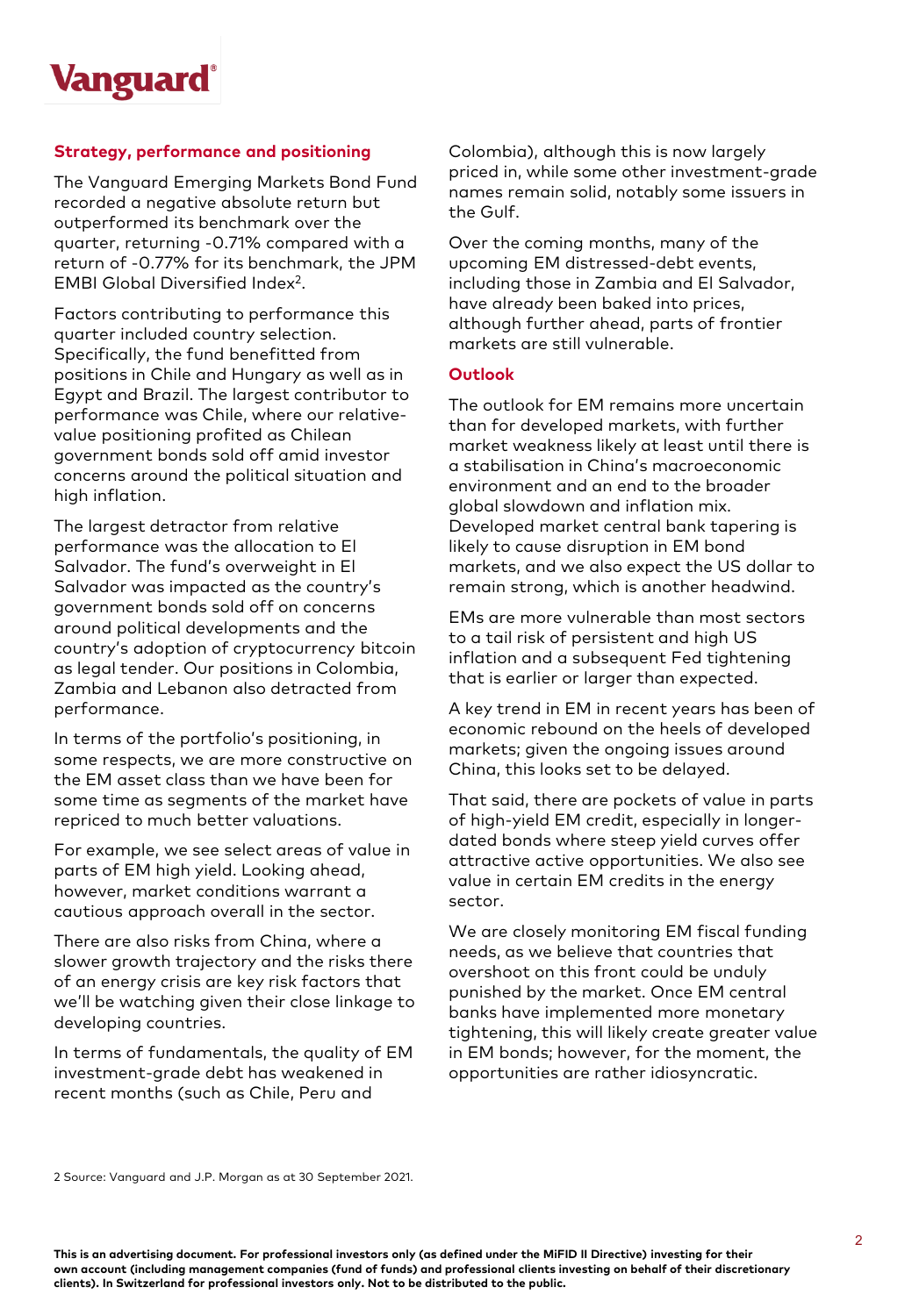# **Vanguard**

## **Key fund facts** (as at 30 September 2021)

**Investment manager:** Vanguard Fixed Income Group **Inception date:** 03 December 2019 **Domicile:** Ireland **Benchmark:** JPM EMBI Global Diversified Index **Ongoing charges figure1 :** 0.60% **Fund AUM:** GBP 336m **Number of holdings:** 202

**Average coupon:** 4.9% **Average maturity:** 11.7 years **Average quality:** BB+ **Average duration:** 7.1 years **Turnover rate:** 387.7% **ISIN:** IE00BKLWXP06

# **Fund performance since inception** (as at 30 September 2021)



| Cumulative (%) | YTD     | Зm      | 1 vear | 3 yr (ann.) | 5 yr (ann.) | <b>Since inception</b> |
|----------------|---------|---------|--------|-------------|-------------|------------------------|
| Fund           | $-0.64$ | $-0.71$ | 5.92   | $- -$       | $- -$       | 9.28                   |
| Peer group     | $-1.80$ | 0.59    | 1.36   | 3.33        | 1.96        | 4.48                   |
| Benchmark      | $-1.48$ | $-0.77$ | 3.99   | 4.31        | 2.56        | 2.45                   |

| Year on year (%) | 1 Oct 2016 -<br>30 Sep 2017 | 30 Sep 2018 | 1 Oct 2017 - 1 Oct 2018 - 1 Oct 2019 - | 30 Sep 2019 30 Sep 2020 | 1 Oct 2020 -<br>30 Sep 2021 |
|------------------|-----------------------------|-------------|----------------------------------------|-------------------------|-----------------------------|
| Fund             | $- -$                       | $ -$        | $- -$                                  | $- -$                   | 5.92                        |
| Peer group       | 2.95                        | $-2.41$     | 10.64                                  | $-1.14$                 | 1.36                        |
| Benchmark        | 3.61                        | $-3.51$     | 9.40                                   | $-0.24$                 | 3.99                        |

#### **Past performance is not a reliable indicator of future results.**

Source: Vanguard and Morningstar, as at 30 September 2021. Peer group is IA Global Emerging Market Bond - Hard Currency. Performance figures include the reinvestment of all dividends and any capital gains distributions. The performance data does not take account of the commissions and costs incurred in the issue and redemption of shares. Basis of fund performance NAV to NAV. Basis of index performance is total return. All performance is calculated in GBP, net of fees, and the return may increase or decrease as a result of currency fluctuations.

1 The Ongoing Charges Figure (OCF) covers the fund manager's costs of managing the fund. It does not include dealing costs or additional costs such as audit fees.

**This is an advertising document. For professional investors only (as defined under the MiFID II Directive) investing for their own account (including management companies (fund of funds) and professional clients investing on behalf of their discretionary clients). In Switzerland for professional investors only. Not to be distributed to the public. Past performance is not a reliable indicator of future results.**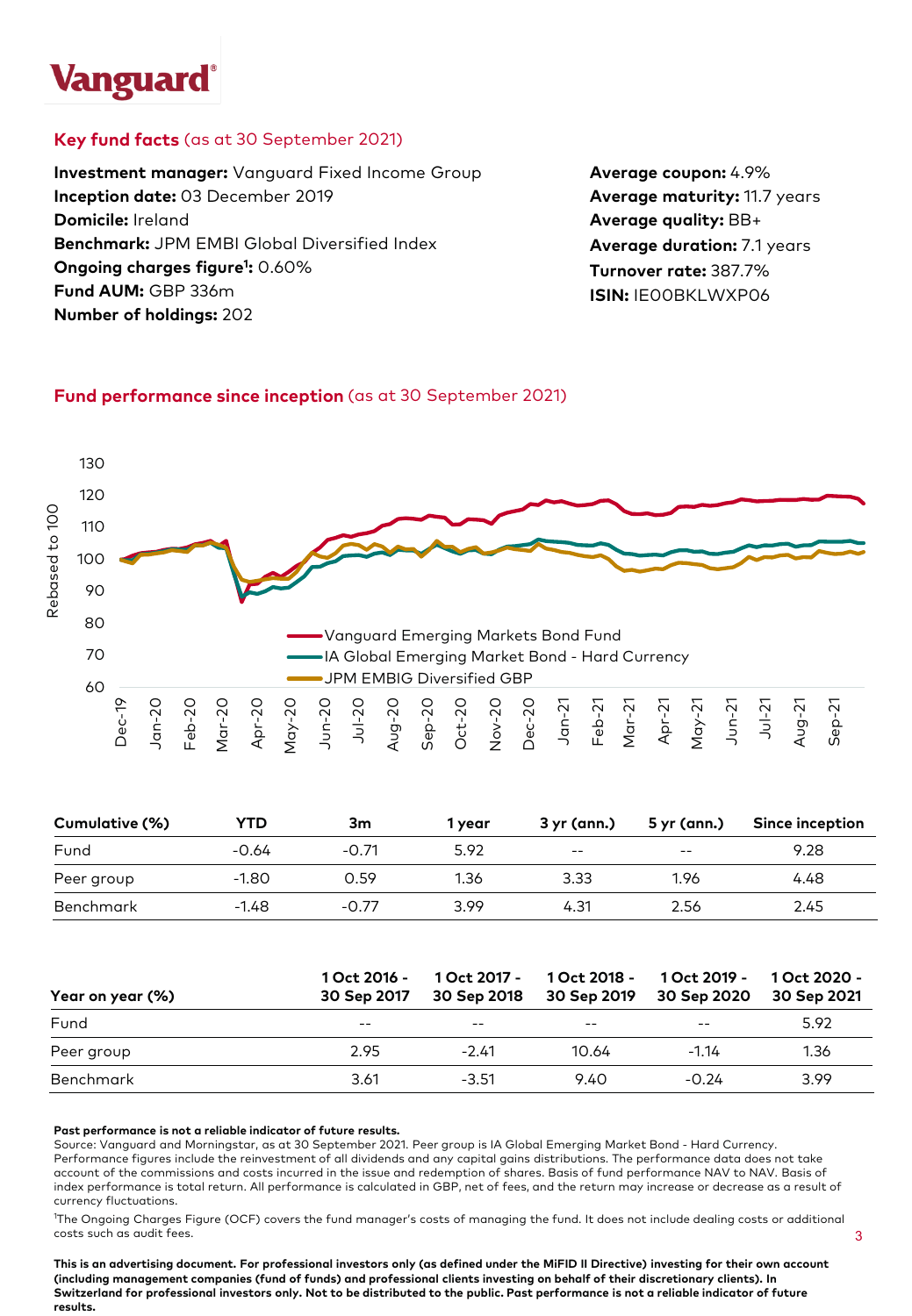

### **Fund breakdown** (as at 30 September 2021)

#### **Distribution by issuer (% of bonds)**

| <b>Characteristics</b>        | Fund % |
|-------------------------------|--------|
| Sovereign                     | 61.7   |
| Agencies                      | 19.6   |
| Cash                          | 11.7   |
| Treasury/federal              | 6.2    |
| <b>Financial institutions</b> | O.7    |
| Industrials                   | O.2    |
| Other                         | 0.0    |
| Utilities                     | O.C    |

The allocations are subject to circumstances such as timing differences between trade and settlement dates of underlying securities, that may result in negative weightings. The fund may also employ certain derivative instruments for cash management or risk management purposes that may also result in negative weightings. Allocations are subject to change. Cash includes physical cash on the account, cash like instruments (such as ultra-short term treasury bonds) and derivative instruments.

#### **Distribution by credit quality (% of bonds)**



Credit quality ratings for each issue are obtained from Bloomberg using ratings derived from Moody's Investors Service, Fitch Ratings, and Standard & Poor's. When ratings from all three agencies are available, the median rating is used. When ratings are available from two of the agencies, the lower rating is used. When one rating is available, that rating is used.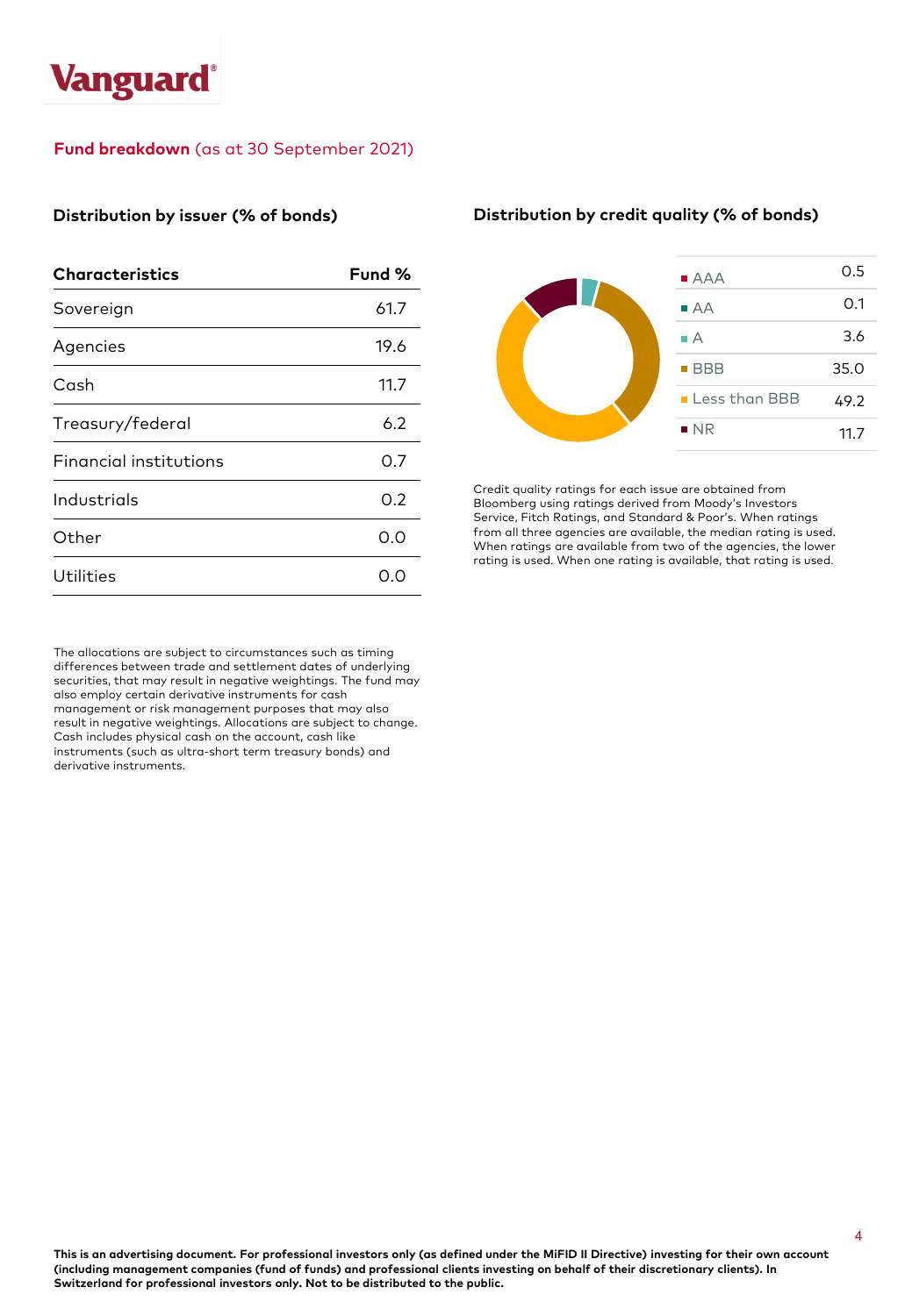# **Vanguard**

## **Investment risk information**

The value of investments, and the income from them, may fall or rise and investors may get back less than they invested.

Past performance is not a reliable indicator of future results.

Reference in this document to specific securities should not be construed as a recommendation to buy or sell these securities, but is included for the purposes of illustration only.

Some funds invest in emerging markets which can be more volatile than more established markets. As a result the value of your investment may rise or fall.

Funds investing in fixed interest securities carry the risk of default on repayment and erosion of the capital value of your investment and the level of income may fluctuate. Movements in interest rates are likely to affect the capital value of fixed interest securities. Corporate bonds may provide higher yields but as such may carry greater credit risk increasing the risk of default on repayment and erosion of the capital value of your investment. The level of income may fluctuate and movements in interest rates are likely to affect the capital value of bonds.

The Vanguard Emerging Markets Bond Fund may use derivatives, including for investment purposes, in order to reduce risk or cost and/or generate extra income or growth. For all other funds they will be used to reduce risk or cost and/or generate extra income or growth. The use of derivatives could increase or reduce exposure to underlying assets and result in greater fluctuations of the Funds net asset value. A derivative is a financial contract whose value is based on the value of a financial asset (such as a share, bond, or currency) or a market index.

Some funds invest in securities which are denominated in different currencies. Movements in currency exchange rates can affect the return of investments.

For further information on risks please see the "Risk Factors" section of the prospectus on our website at https://global.vanguard.com.

#### **Important information**

**This is an advertising document. For professional investors only (as defined under the MiFID II Directive) investing for their own account (including management companies (fund of funds) and professional clients investing on behalf of their discretionary clients). In Switzerland for professional investors only. Not to be distributed to the public.**

The information contained in this document is not to be regarded as an offer to buy or sell or the solicitation of any offer to buy or sell securities in any jurisdiction where such an offer or solicitation is against the law, or to anyone to whom it is unlawful to make such an offer or solicitation, or if the person making the offer or solicitation is not qualified to do so. The information in this document is general in nature and does not constitute legal, tax, or investment advice. Potential investors are urged to consult their professional advisers on the implications of making an investment in, holding or disposing of shares, and the receipt of distribution from any investment.

Vanguard Investment Series plc has been authorised by the Central Bank of Ireland as a UCITS and has been registered for public distribution in certain EEA countries and the UK. Prospective investors are referred to the Funds' prospectus for further information. Prospective investors are also urged to consult their own professional advisers on the implications of making an investment in, and holding or disposing shares of the Funds and the receipt of distributions with respect to such shares under the law of the countries in which they are liable to taxation.

The Manager of Vanguard Investment Series plc is Vanguard Group (Ireland) Limited. Vanguard Asset Management, Limited is a distributor of Vanguard Investment Series plc.

For further information on the fund's investment policies, please refer to the Key Investor Information Document ("KIIDs"). The KIID for this fund is available in local languages, alongside the prospectus via Vanguard's website https://global.vanguard.com/

Information has been obtained from sources believed to be reliable but J.P. Morgan does not warrant its completeness or accuracy. The Index referenced herein is used with permission. The Index may not be copied, used, or distributed without J.P. Morgan's prior written approval. Copyright 2021, J.P. Morgan Chase & Co. All rights reserved.

**For Dutch investors only:** The fund(s) referred to in this document are listed in the AFM register as defined in section 1:107 Dutch Financial Supervision Act (Wet op het financieel toezicht).For details of the Risk indicator for each fund listed in this document, please see the fact sheet(s) which are available from Vanguard via our website [https://www.vanguard.nl/portal/instl/nl/en/product.html.](https://www.vanguard.nl/portal/instl/nl/en/product.html)